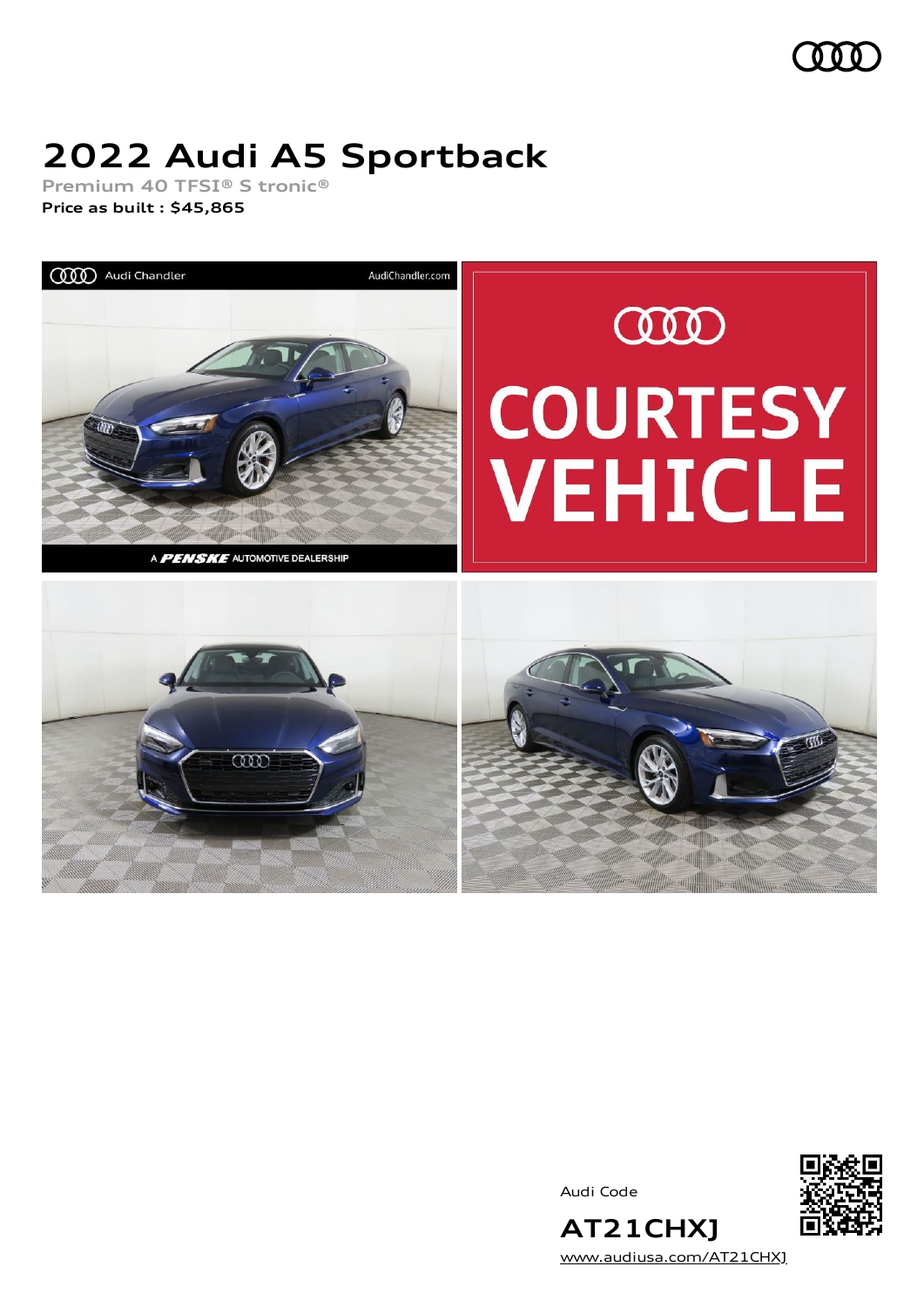**Audi 2022 Audi A5 Sportback** Premium 40 TFSI® S tronic®

**Price as buil[t](#page-9-0)** \$45,865

#### **Exterior colour**

Navarra Blue metallic

#### **Interior colour**

| Seats     | Black                  |
|-----------|------------------------|
| Dashboard | Black                  |
| Carpet    | Black                  |
| Headliner | Gray (40) / Black (45) |

#### **Technical Specifications**

| Engine type                  | 2.0-liter four-cylinder                              |
|------------------------------|------------------------------------------------------|
| stroke                       | Displacement/Bore and $1,984/82.5 \times 92.8$ cc/mm |
| Max. output                  | 201 HP                                               |
| Torque                       | 236 lb-ft@rpm                                        |
| Top track speed              | 130 mph $1$                                          |
| Acceleration (0 - 60<br>mph) | 6.4 seconds                                          |
| Recommended fuel             | Premium                                              |



#### **Further Information**

| 7 miles  |
|----------|
| Used car |
|          |

#### **Audi Code** AT21CHXJ

**Your configuration on www.audiusa.com** [www.audiusa.com/AT21CHXJ](https://www.audiusa.com/AT21CHXJ)

**Commission number** 2f52e3290a0e09b17e99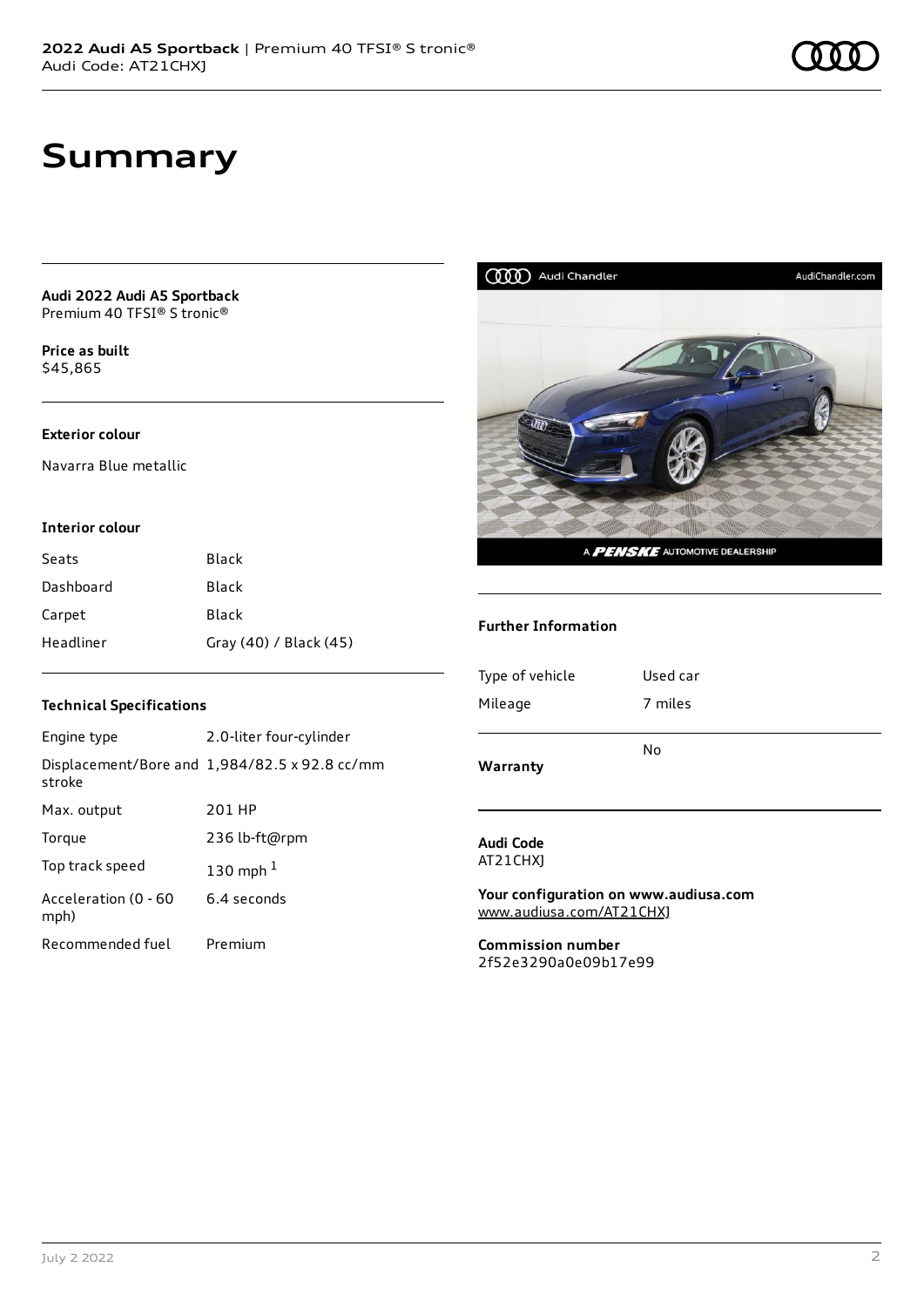# **Standard features**

### **Safety and Security**

| 4UH             | Driver and front passenger dual-stage<br>airbags                                  |
|-----------------|-----------------------------------------------------------------------------------|
| UH1             | Electromechanical parking brake                                                   |
| 8T2             | Cruise control system                                                             |
| VC <sub>2</sub> | Garage door opener (Homelink®)                                                    |
| 6Y2             | Top speed electronically limited to 130 mph                                       |
| 4H <sub>5</sub> | Electronic child locks                                                            |
| OZ7             | Speed-sensitive electromechanical power<br>steering system                        |
| 7K6             | Tire pressure monitoring system (TPMS)                                            |
| 4X3             | Advanced Airbag Protection System                                                 |
| 418             | Keyless engine start/stop                                                         |
| 3B7             | ISOFIX child seat mounting and Top Tether<br>anchorage point for outer rear seats |

#### **Exterior**

| 0PO   | Dual exhaust tips                                  |
|-------|----------------------------------------------------|
| 6XD   | Power-adjustable, heated exterior mirrors          |
| 1S1   | Tool kit & car jack                                |
| 1 B A | Dynamic suspension                                 |
| 8EX   | LED headlights                                     |
| HU9   | 245/40 R18 all-season tires                        |
| 8VM   | LED taillights with dynamic turn signals           |
| 4KC   | Heat-insulating glass for side and rear<br>windows |
| 47B   | Aluminum exterior window surrounds                 |
| C6C   | 18" 5-V-spoke Y-design wheels                      |
|       |                                                    |

### **Interior**

| QE1        | Storage package                                                                            |
|------------|--------------------------------------------------------------------------------------------|
| 3FB        | Power panoramic sunroof                                                                    |
| 7M1        | Aluminum door sills                                                                        |
| 6N)        | Light cloth headliner                                                                      |
| <b>9AQ</b> | Three-zone automatic climate control with<br>digital rear display                          |
| 4L7        | Auto-dimming interior rear view mirror with<br>digital compass and Integrated Toll Module® |
| 001        | LED interior lighting                                                                      |
| 1 XW       | Three-spoke multifunction steering wheel<br>with shift paddles                             |
| 6E3        | Folding front center armrest                                                               |
| 4E7        | Power tailgate                                                                             |
| 5XF        | Driver and front-passenger extendable sun<br>visors with illuminated vanity mirrors        |
| 3NT        | Split folding 40:20:40 rear seatbacks                                                      |
| N1F        | Leather seating surfaces                                                                   |
| 4A3        | <b>Heated front seats</b>                                                                  |
| 5MP        | Brown Walnut Wood inlays                                                                   |

### **Infotainment and Driver Assistance**

| 6K8   | Audi pre sense <sup>®</sup> city                                                   |
|-------|------------------------------------------------------------------------------------|
| 2H1   | Audi drive select®                                                                 |
| IU1   | Audi smartphone interface                                                          |
| IW3   | Audi connect® CARE assistance and security<br>services (limited time subscription) |
| 7W1   | Audi pre sense <sup>®</sup> basic                                                  |
| K A 7 | Rearview camera                                                                    |

### **(1/2)**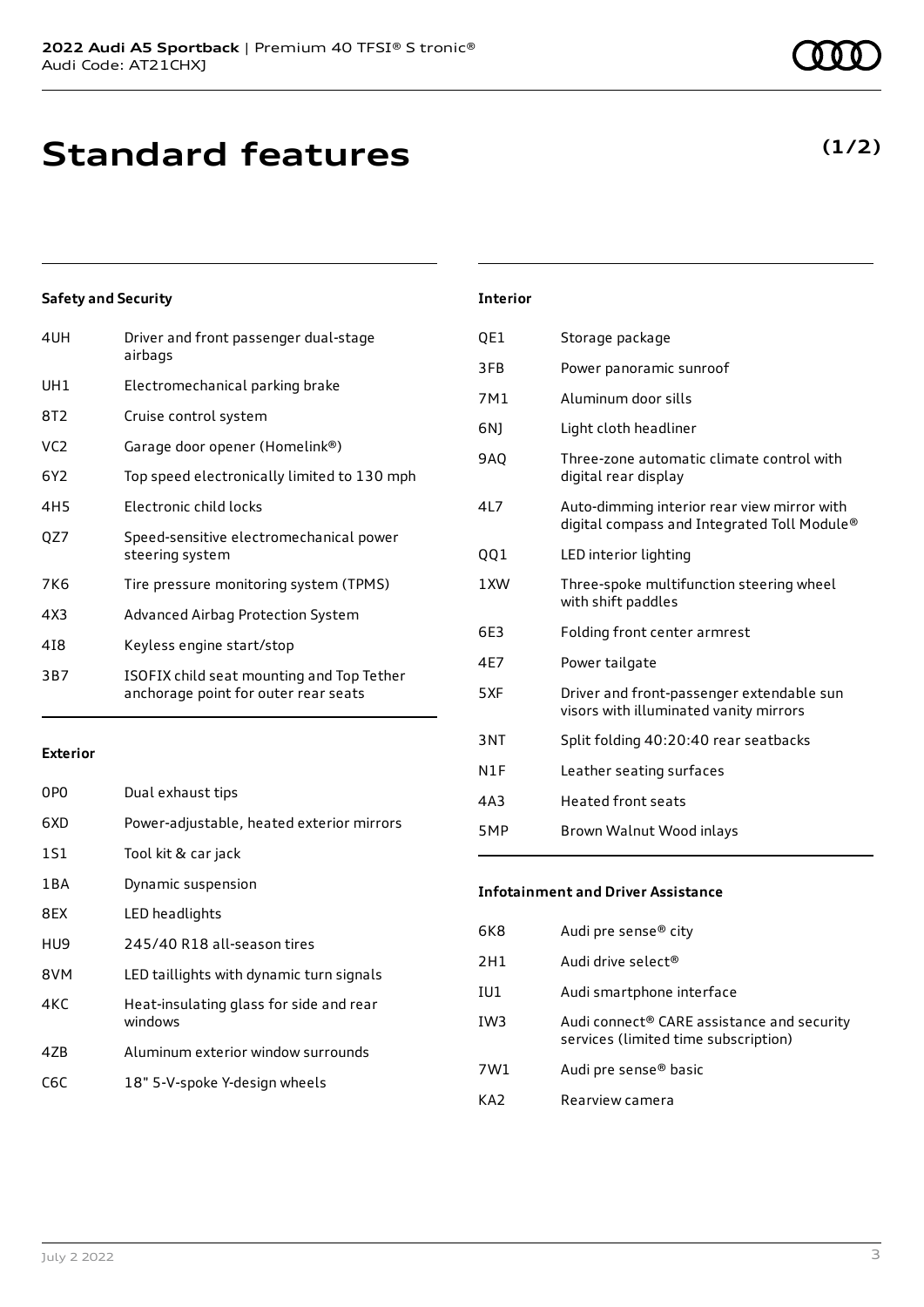**(2/2)**

# **Standard features**

### **Infotainment and Driver Assistance**

| 8G1 | High beam assist                                                  |
|-----|-------------------------------------------------------------------|
| 9VD | Audi sound system                                                 |
| 9S7 | Driver information system with 7" color<br>display                |
| 613 | Lane departure warning                                            |
| 9ZX | Preparation for mobile phone (Bluetooth®)<br>with streaming audio |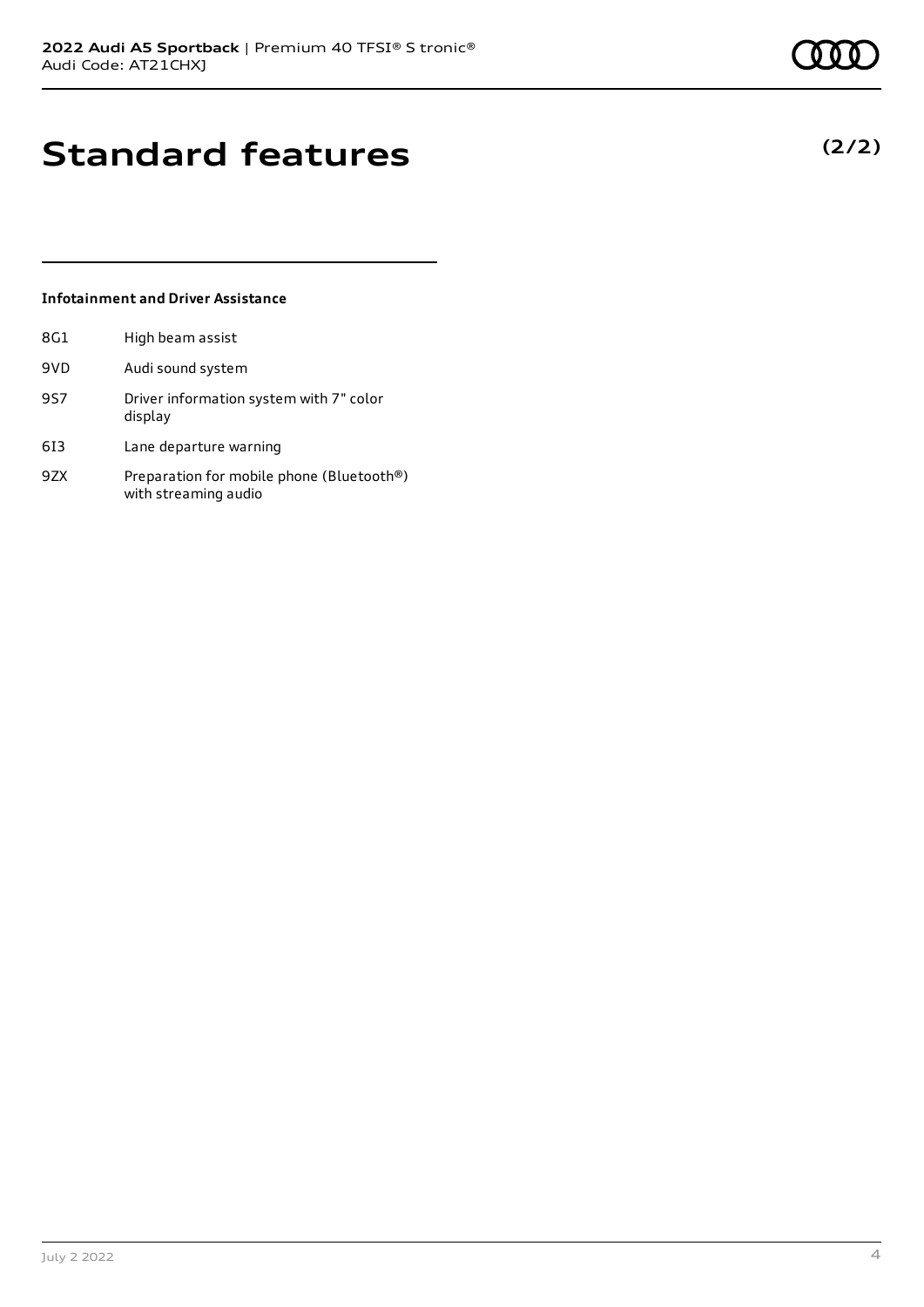## **Dealer remarks**

#### \*\*\* Courtesy Vehicle\*\*\*

quattro, 10 Speakers, 4-Wheel Disc Brakes, ABS brakes, Air Conditioning, Alloy wheels, AM/FM radio, Antiwhiplash front head restraints, Auto High-beam Headlights, Auto-dimming Rear-View mirror, Automatic temperature control, Brake assist, Bumpers: body-color, Compass, Delay-off headlights, Driver door bin, Driver vanity mirror, Dual front impact airbags, Dual front side impact airbags, Electronic Stability Control, Emergency communication system: Audi connect CARE, Exterior Parking Camera Rear, Four wheel independent suspension, Front anti-roll bar, Front Bucket Seats, Front Center Armrest, Front dual zone A/C, Front fog lights, Front reading lights, Garage door transmitter: HomeLink, Genuine wood console insert, Genuine wood dashboard insert, Genuine wood door panel insert, Heated door mirrors, Heated Front Seats, Heated front seats, Illuminated entry, Knee airbag, Leather Seating Surfaces, Leather Shift Knob, Leather steering wheel, Occupant sensing airbag, Outside temperature display, Overhead airbag, Overhead console, Panic alarm, Passenger door bin, Passenger vanity mirror, Power adjustable front head restraints, Power door mirrors, Power driver seat, Power Liftgate, Power moonroof, Power passenger seat, Power steering, Power windows, Radio data system, Radio: Audi Sound System, Rain sensing wipers, Rear air conditioning, Rear anti-roll bar, Rear reading lights, Rear seat center armrest, Rear window defroster, Remote keyless entry, Speed control, Speed-sensing steering, Speed-Sensitive Wipers, Split folding rear seat, Steering wheel mounted audio controls, Tachometer, Telescoping steering wheel, Tilt steering wheel, Traction control, Trip computer, Turn signal indicator mirrors, Variably intermittent wipers, Wheels: 18" 5- V-Spoke-Y Design, quattro. Priced below KBB Fair Purchase Price! 26/34 City/Highway MPG Every Used car gets the following....Free Carfax on every car, Free 24hr Roadside assistance, 3-Day exchange no questions asked, Clear no Haggle pricing..... Call, Click, or stop by. Current service loaner, mileage may not be accurate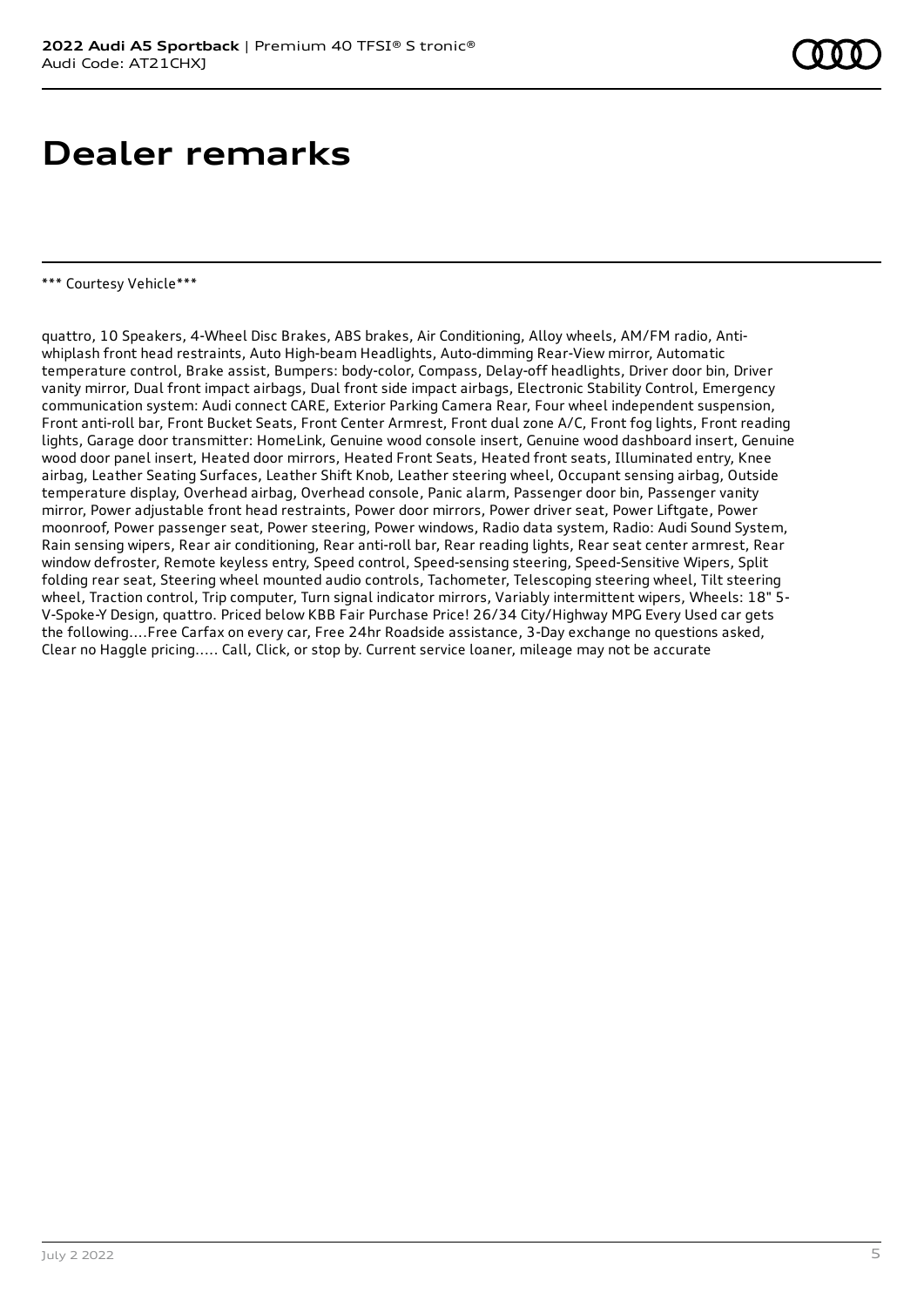# **Technical Specifications**

### **Engineering | Performance**

| Engine type                                 | 2.0-liter four-cylinder                       |
|---------------------------------------------|-----------------------------------------------|
| Power Level                                 | 40                                            |
| Max. output                                 | 201 HP                                        |
| Displacement                                | 2.0 l                                         |
| Torque                                      | 236 lb-ft@rpm                                 |
| Valvetrain                                  | 16-valve DOHC with Audi valvelift<br>system   |
| Acceleration (0 - 60<br>mph)                | 6.4 seconds                                   |
| Engine block                                | Cast-iron                                     |
| Induction/fuel injection Turbocharged/TFSI® |                                               |
| Cylinder head                               | Aluminum-alloy                                |
| stroke                                      | Displacement/Bore and 1,984/82.5 x 92.8 cc/mm |
| Top track speed <sup>1</sup>                | $130$ mph                                     |

| <b>Suspension</b>                |                                                                      |
|----------------------------------|----------------------------------------------------------------------|
| Front axle                       | Five-link front suspension                                           |
| Rear axle                        | Five-link rear suspension                                            |
| <b>Brake system</b>              |                                                                      |
| <b>Front brakes</b>              | 12.36 (ventilated disc) in                                           |
| Rear brakes                      | 11.81 (ventilated disc) in                                           |
| Parking brake                    | Electromechanical                                                    |
| <b>Body</b>                      |                                                                      |
| Material                         | Multi-material body construction<br>(steel and aluminum composition) |
| Corrosion protection             | Multistep anti-corrosion protection                                  |
| <b>Exterior Measurements</b>     |                                                                      |
| Height                           | 54.6 in                                                              |
| Overall width without<br>mirrors | 72.5 in                                                              |
| Length                           | 187.3 in                                                             |
| Wheelbase                        | 111.2 in                                                             |

79.8 in

### **Steering**

**Driveline**

| Steering type                             | Electromechanical power steering<br>system |
|-------------------------------------------|--------------------------------------------|
| Turning diameter, curb-38.4 ft<br>to-curb |                                            |
| Steering ratio                            | 15.9:1                                     |

Drivetrain type quattro<sup>®</sup> all-wheel drive with ultra<sup>®</sup> technology Transmission Seven-speed S tronic® dual-clutch

automatic transmission

Overall width with

mirrors

Drag coefficient 0.29 Cw

Track rear 61.7 in Track front 62.5 in Curb weight 3,725 lb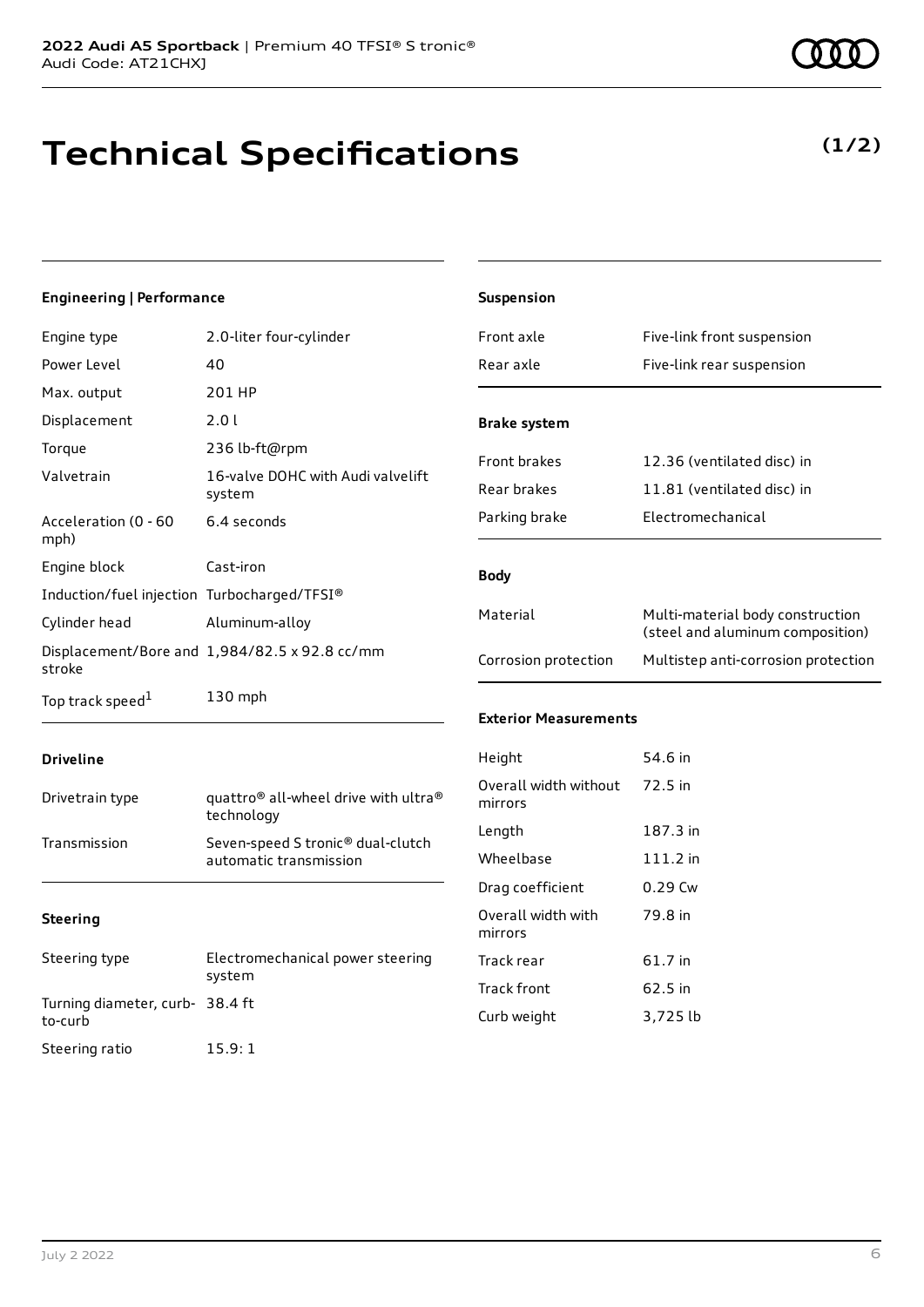# **Technical Specifications**

#### **Interior measurements**

| Seating capacity                          | 5                      |
|-------------------------------------------|------------------------|
| Shoulder room, rear                       | 54.5 in                |
| Head room with front<br>sunroof           | 37.7 in                |
| Leg room, rear                            | 35.1 in                |
| Shoulder room, front                      | 55.7 in                |
| Head room with rear<br>sunroof            | 37.0 in                |
| Leg room, front                           | $41.3$ in              |
| Cargo volume, rear<br>seatbacks up/folded | 21.8/35.0 cu ft, cu ft |

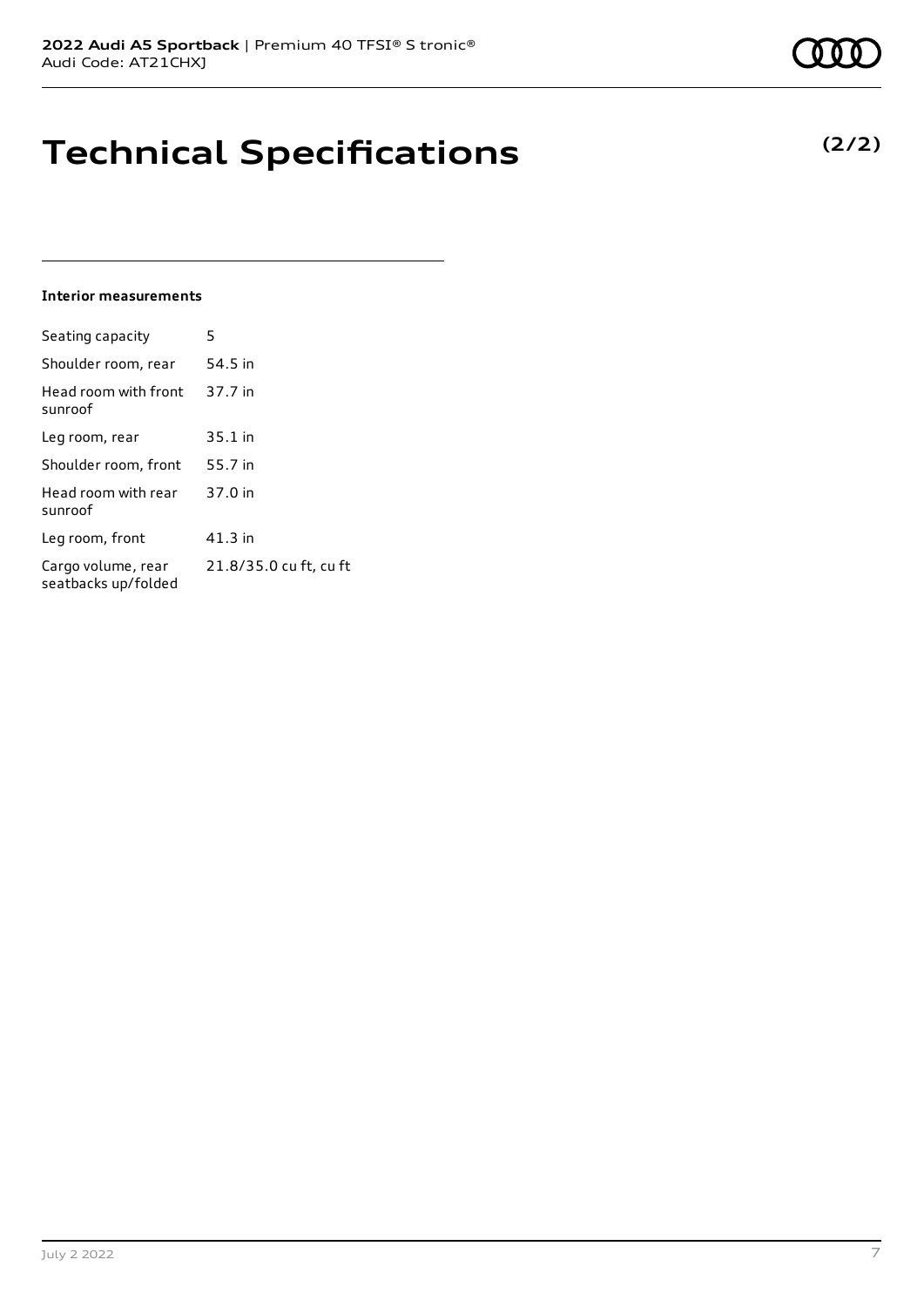### **Consumption- and emission**

**Consumption by NEDC**

combined 29 mpg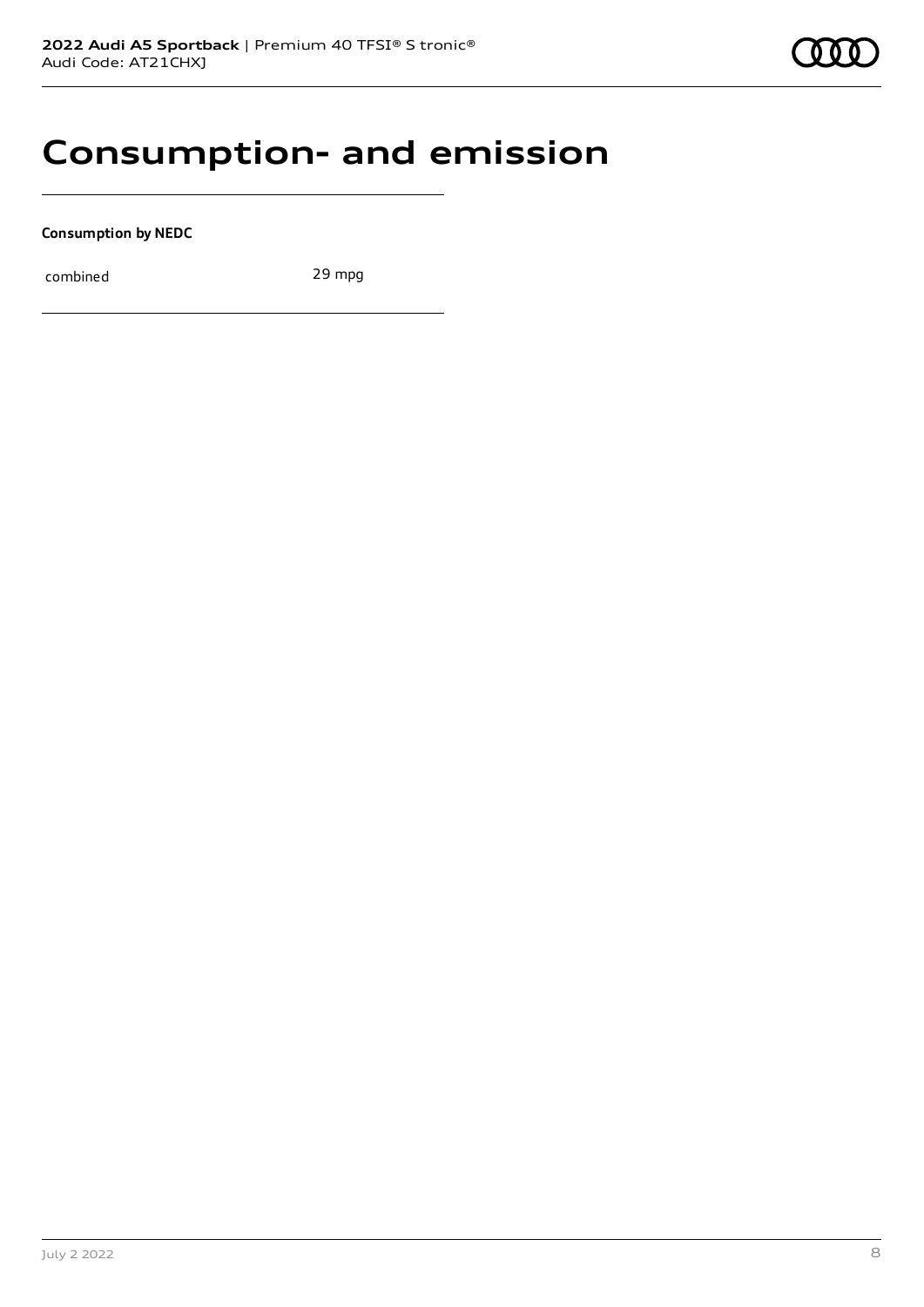

## **Contact**

Dealer **Audi Chandler**

7460 W Orchid Ln 85226 Chandler AZ

Phone: +14809410000 FAX: 4804213225

www: [https://www.audichandler.com](https://www.audichandler.com/)